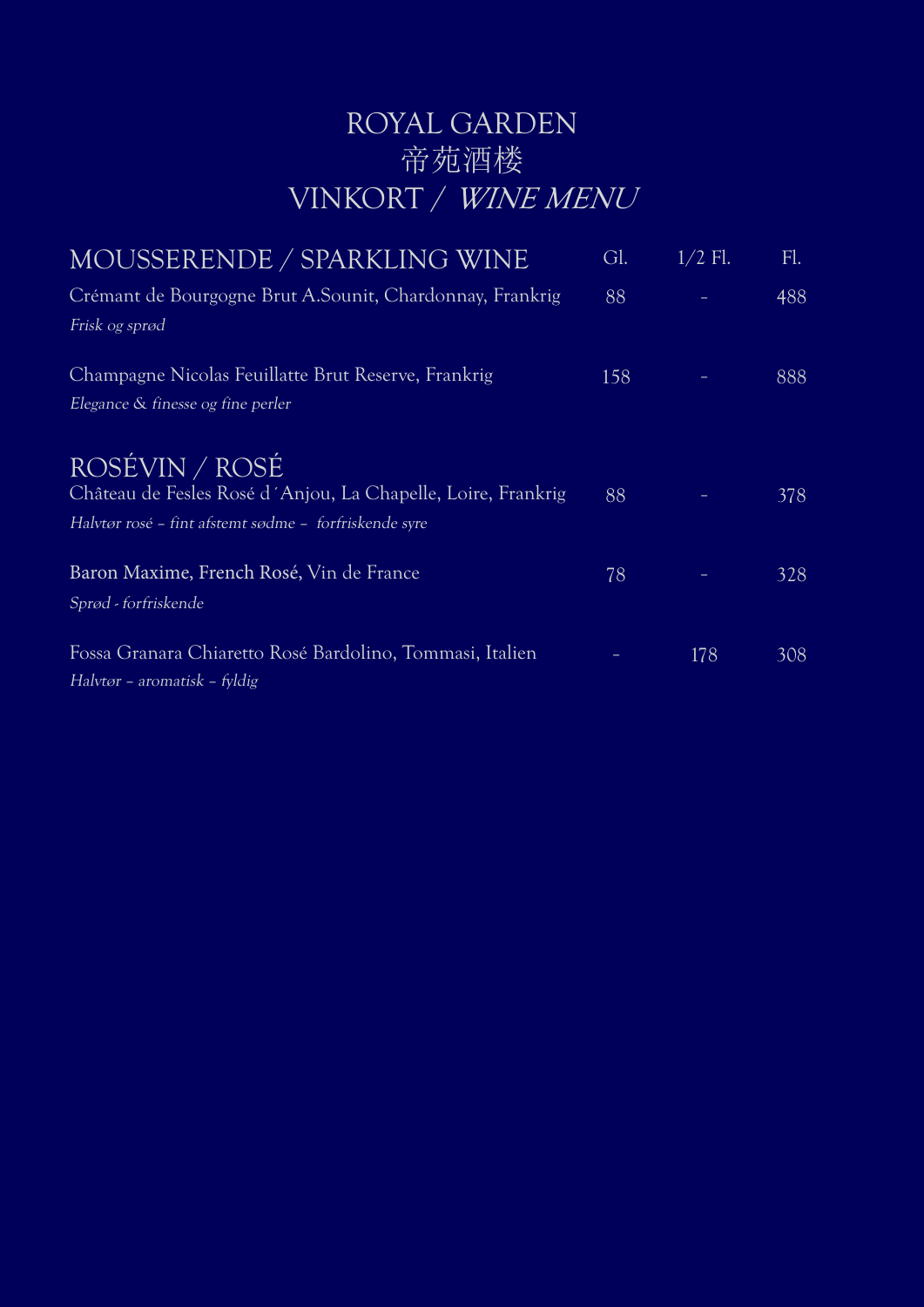## ROYAL GARDEN 帝苑酒楼 VINKORT / WINE MENU

| HVIDVIN / WHITE WINE<br>FRUGTIG OG FYLDIG                                                                     | Gl. | $1/2$ Fl. | FL. |
|---------------------------------------------------------------------------------------------------------------|-----|-----------|-----|
| ROYAL GARDEN ANBEFALER / RECOMMENDED                                                                          |     |           |     |
| Pinot Blanc Classic, Bestheim Alsace, Frankrig<br>Elegant - blomster - frisk                                  | 68  |           | 288 |
| Chablis Cellier de la Sablière Louis Jadot, Bourgogne, Frankrig<br>Mineralsk - God syre - Klassisk chablis    |     | 398       | 698 |
| LET OG ELEGANT                                                                                                |     |           |     |
| Riesling Classic Famille Hugel Riquewihr, Alsace, Frankrig<br>Fyldig og Sprød - frugtagtig                    |     | 298       | 498 |
| Sancerre La Mérisière, Jean Pabiot, Loire, Frankrig<br>Tør - Ren eftersmag - citrusfrugt                      |     |           | 748 |
| Pinot Grigio Le Rosse, Tommasi, Veneto, Italien<br>Fine ren næse - grønne æbler og tropiske frugter           | 88  |           | 388 |
| Grüner Veltliner Weszeli Langenlois, Kamptal, Østrig<br>Medium fyldig - frisk - Grapefrugt/granny smith æbler | 98  |           | 488 |
| Müller-Thurgau Trocken Schwedhelm, Pfalz, Tyskland<br>Tør og frisk - passende fylde - stålsat syre            | 78  |           | 328 |
| Dannie De Wet Sauvignon Blanc Robertson, Sydafrika<br>Tør og medium fyldig – mineralsk – frugt                | 98  |           | 478 |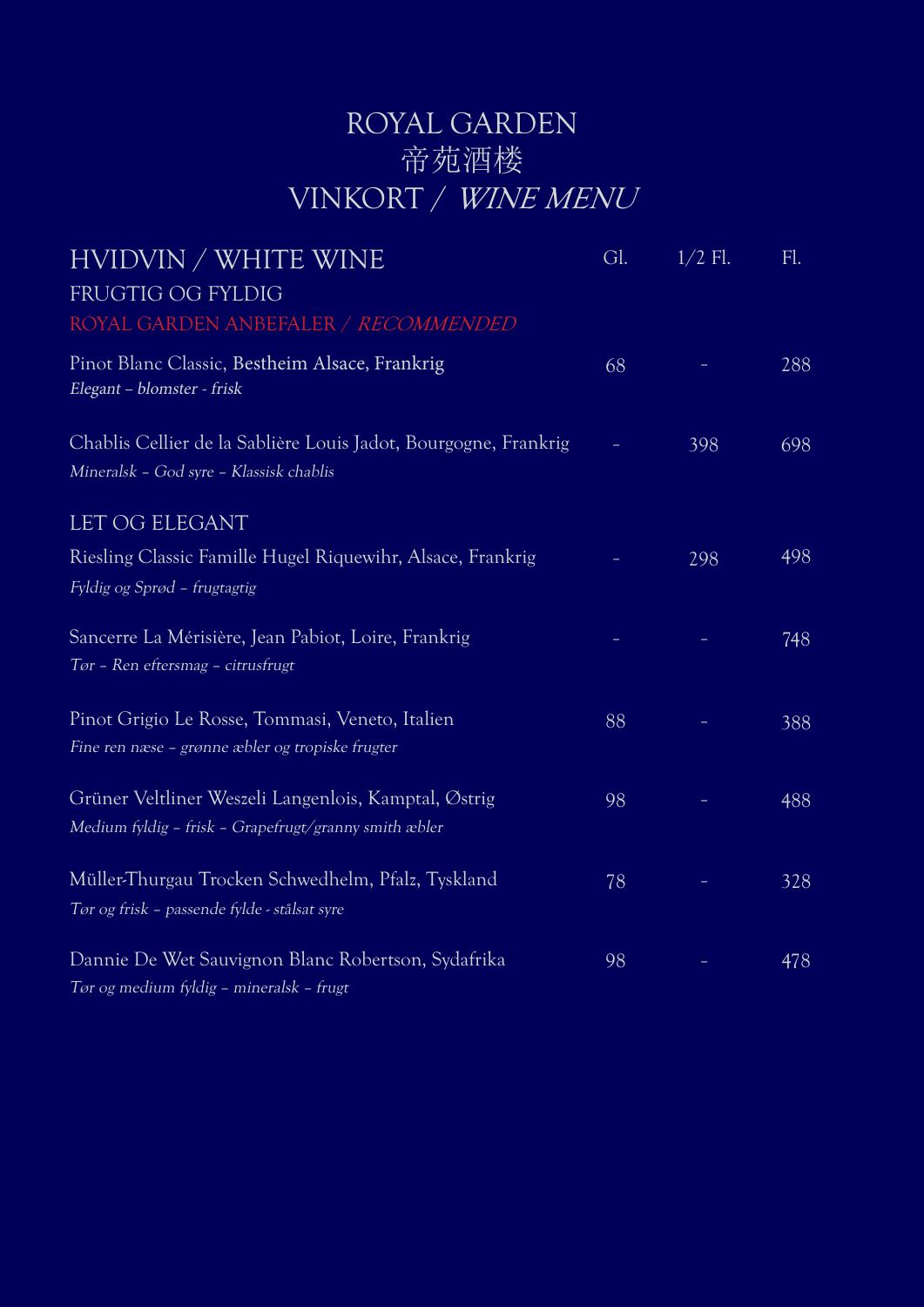# ROYAL GARDEN 帝苑酒楼 VINKORT / WINE MENU

| RØDVIN / RED WINE                                                                                                     | Gl. | $1/2$ Fl. | Fl.   |
|-----------------------------------------------------------------------------------------------------------------------|-----|-----------|-------|
| FRUGTIG OG FYLDIG<br>ROYAL GARDEN ANBEFALER / RECOMMENDED                                                             |     |           |       |
| La Playa Cabernet Sauvignon Colchagua Valley, Chile<br>Intens duft - fyldig smag - solbær                             | 68  |           | 288   |
| Château Pedesclaux 5. Cru Classé Pauillac Bordeaux, Frankrig<br>Klassisk stor Bordeaux - fin struktur - medium fyldig |     |           | 1.388 |
| Ca Grande Sangiovese U. Cesari, Emilia-Romagna, Italien<br>Halvtør – frugtig – fyldig                                 | 68  |           | 298   |
| Malbec Finca Sophénia Estate Tupungato-Mendoza, Argentina<br>Kompleks - Intens - frugtsødme                           | 88  |           | 458   |
| <b>LET OG ELEGANT</b>                                                                                                 |     |           |       |
| Bourgogne Rouge Pinot Noir Couvent des Jacobins, Frankrig<br>Typisk Pinot Noir - masser af rød frugt                  |     | 298       | 498   |
| Zenato Valpolicella Classico Superiore, Veneto, Italien<br>Imponerende fylde og fedme                                 |     | 198       | 348   |
| <b>KRAFTIG OG INTENS</b>                                                                                              |     |           |       |
| Château Roc Saint Michel Saint Emilion Grand Cru, Bordeaux<br>Fyldig - blød - aromatisk                               |     |           | 568   |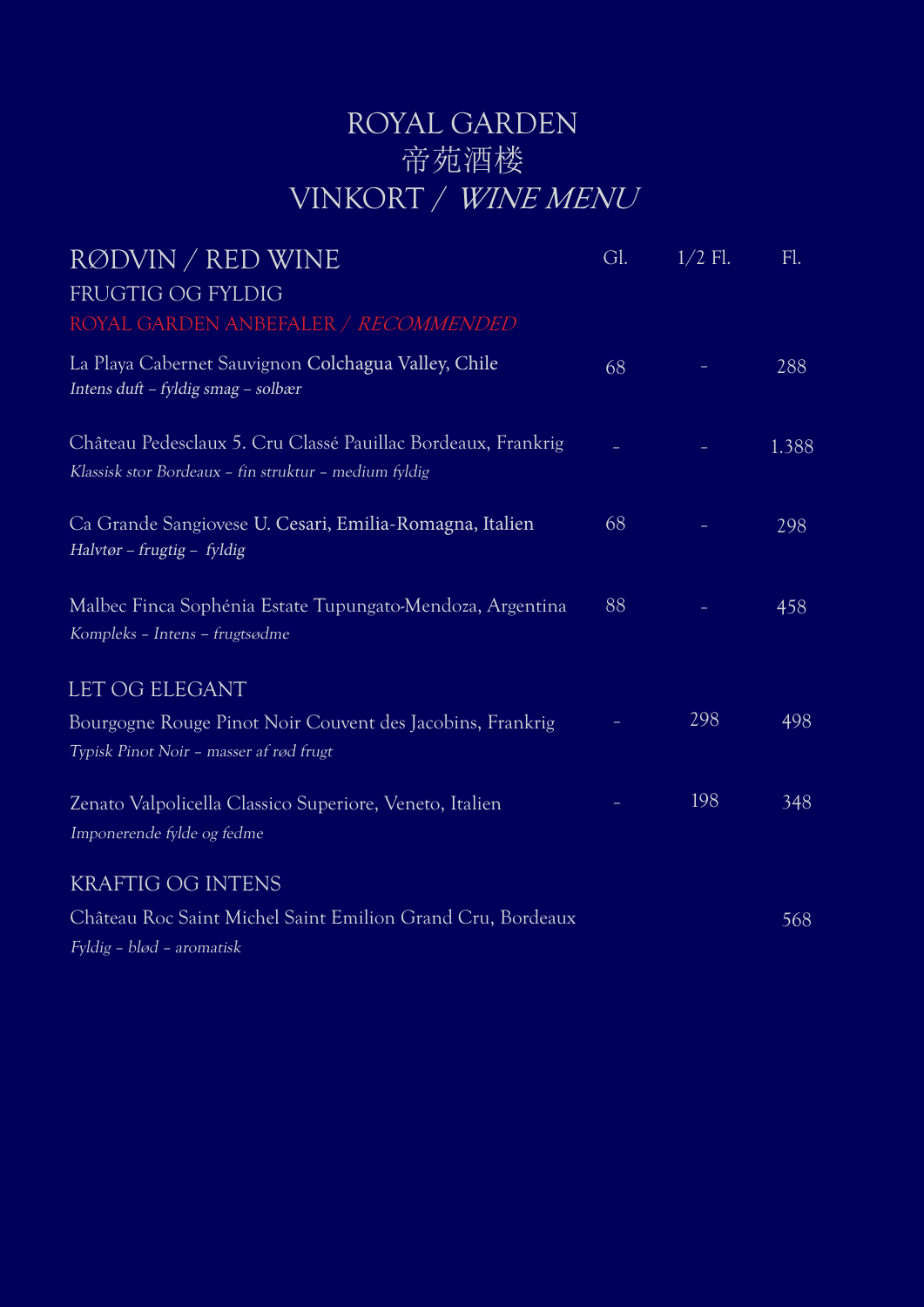### ROYAL GARDEN 帝苑酒楼 DRIKKEKORT / DRINKING MENU

### LAV DIN EGEN GIN&TONIC CREATE YOUR OWN GIN&TONIC

Vælg din Gin / Choose your Gin Hendrick's Gin Arctic Blue Gin Buss No 509 Elderflower Gin ELG Gin No. 2, Premium Dansk Gin

Vælg din Tonic / Choose your Tonic Fever Tree Indian Tonic Fever Tree Elderflower Tonic Fever Tree Mediterranean Tonic

#### ROYAL GARDEN ANBEFALER / RECOMMENDED

Hendrick's Gin Fever Tree Indian Tonic, Agurk / Cucubmer

Hendrick's Gin Fever Tree Elderflower Tonic, Agurk, Hindbær / Cucumber, Rasberry

Arctic Blue Gin

Fever Tree Indian Tonic, Lime

Buss No 509 Elderflower Gin

Fever Tree Mediterranean Tonic

ELG Gin No. 2, Premium Dansk Gin Ginger Beer

### **COCKTAILS**

Lychee Fortjune Gin – lime – lychee – æggehvide

Passion Lover Vodka – lime – passion – vanilja – æggehvide

Dark N Stormy Rum – lime – ingefær – angustura

Whisky Sour Whisky – citron – æggehvide 110

110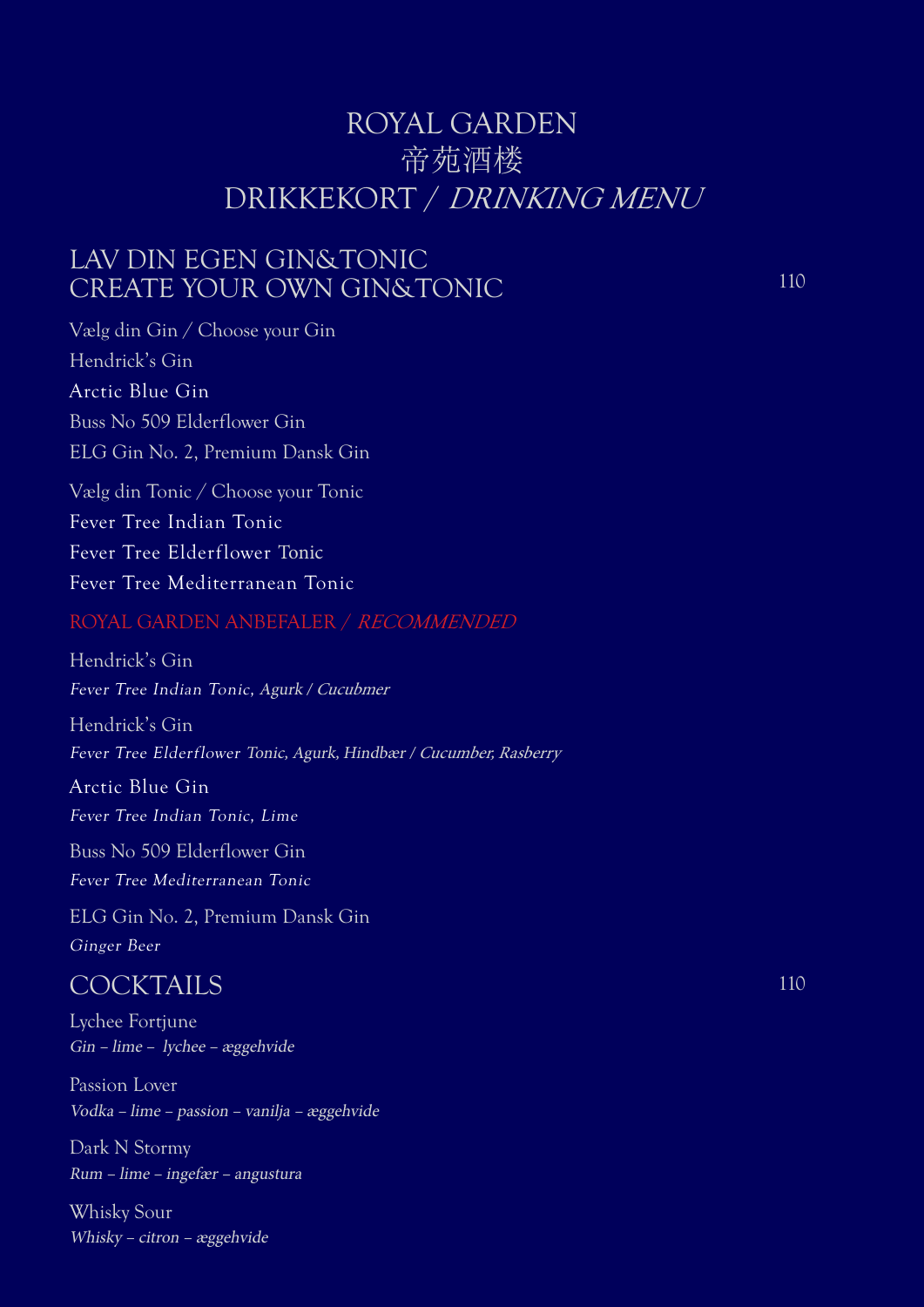## ROYAL GARDEN 帝苑酒楼 DRIKKEKORT / DRINKING MENU

| <b>SAKE</b>                                                   | <b>LILLE</b> | <b>STOR</b>  | FL. |
|---------------------------------------------------------------|--------------|--------------|-----|
| Sake Shirayuki<br>Tør - krydret - let fyldig                  | 95           | 135          | 300 |
| Sawanotsuru Junmai<br>Mineralsk tørhed - mild sødme - fyldig  | 100          | 140          | 305 |
| Minume Junmai Daiginjo<br>Tør - fyldig - aromatisk            | 175          | 215          | 500 |
| Huao Tiao, kinesisk risvin / Chinese rice wine                | 95           | 135          | 300 |
| APERTIF                                                       |              |              |     |
| Kir, Creme de Cassis & hvidvin / white wine                   |              |              | 78  |
| Royal Kir, Creme de Cassis & champagne                        |              |              | 98  |
| DESSERTVIN / DESSERT WINE                                     |              | <b>LILLE</b> | FL. |
| Umeshu Kosyujikomu                                            |              | 150          | 495 |
| ØL / <i>BEER</i>                                              |              |              |     |
| Royal økologisk fadøl, Lille / Royal organic draftbeer, Small |              |              | 49  |
| Royal økologisk fadøl, Stor / Royal organic draftbeer, Big    |              |              | 69  |
| Heineken pr. flaske / per bottle                              |              |              | 45  |
| Heineken alkoholfri pr. flaske / alcohol free per bottle      |              |              | 45  |
| Tsing Tao pr. flaske / per bottle                             |              |              | 55  |
| Tsing Tao Gold pr. flaske / per bottle                        |              |              | 60  |